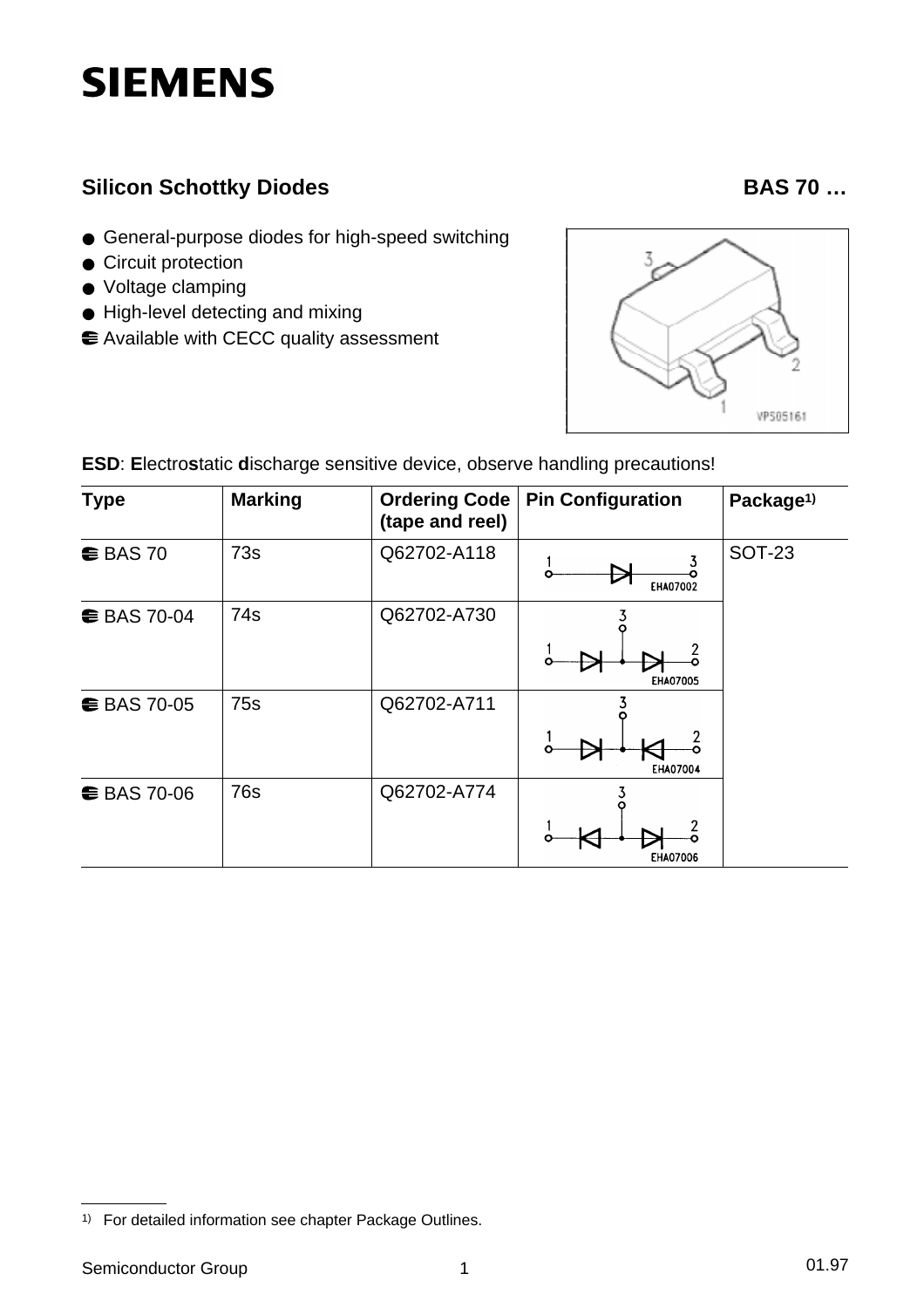## **SIEMENS**

- General-purpose diodes for high-speed switching
- Circuit protection
- Voltage clamping
- High-level detecting and mixing
- Available with CECC quality assessment



**ESD**: **E**lectro**s**tatic **d**ischarge sensitive device, observe handling precautions!

| <b>Type</b>        | <b>Marking</b> | (tape and reel) | <b>Ordering Code   Pin Configuration</b> | Package <sup>1)</sup> |  |
|--------------------|----------------|-----------------|------------------------------------------|-----------------------|--|
| <b>€ BAS 70-07</b> | 77s            | Q62702-A846     | <b>EHA07008</b>                          | SOT-143               |  |

#### **Maximum Ratings per Diode**

| <b>Parameter</b>                                                                                          | <b>Symbol</b>      | <b>Values</b> | <b>Unit</b>  |  |
|-----------------------------------------------------------------------------------------------------------|--------------------|---------------|--------------|--|
| Reverse voltage                                                                                           | $V_{\mathsf{R}}$   | 70            | V            |  |
| <b>Forward current</b>                                                                                    | $I_{\mathsf{F}}$   | 70            | mA           |  |
| Surge forward current, $t \leq 10$ ms                                                                     | $I$ <sub>FSM</sub> | 100           |              |  |
| Total power dissipation<br><b>BAS 70</b> $T_s \le 66^{\circ}C^{2}$<br>BAS 70-04 $T_s \le 40^{\circ}C^{2}$ | $P_{\text{tot}}$   | 250           | mW           |  |
| Junction temperature                                                                                      | $T_{\rm i}$        | 150           | $^{\circ}$ C |  |
| Operating temperature range                                                                               | $T_{\mathsf{op}}$  | $-55+150$     |              |  |
| Storage temperature range                                                                                 | $T_{\text{stg}}$   | $-55+150$     |              |  |

#### **Thermal Resistance**

| Junction - ambient <sup>3)</sup><br><b>BAS 70</b><br>BAS 70-04 | $R$ th JA | $\leq 405$<br>$\leq 575$ | K/W |
|----------------------------------------------------------------|-----------|--------------------------|-----|
| Junction - soldering point<br><b>BAS 70</b><br>BAS 70-04       | $R$ th JS | $\leq$ 335<br>$\leq 435$ |     |

<sup>1)</sup> For detailed information see chapter Package Outlines.

<sup>2)</sup> Max. 450 mW per package.

<sup>3)</sup> Package mounted on epoxy pcb 40 mm  $\times$  40 mm  $\times$  1.5 mm/6 cm<sup>2</sup> Cu.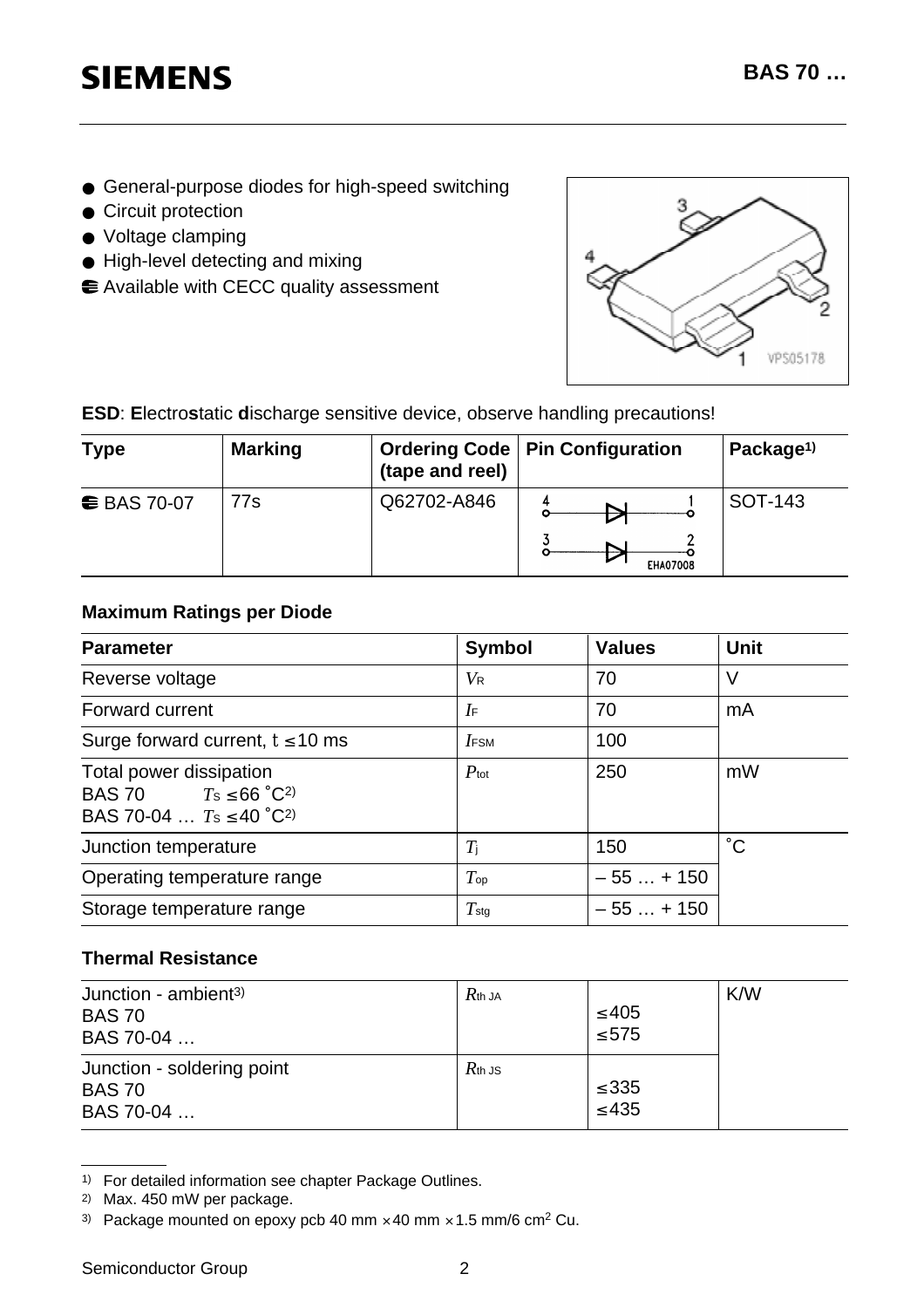#### **Electrical Characteristics per Diode**

at  $T_A$  = 25 °C, unless otherwise specified.

| <b>Parameter</b> | <b>Symbol</b> | <b>Values</b> |      | <b>Unit</b> |  |
|------------------|---------------|---------------|------|-------------|--|
|                  |               | min.          | typ. | max.        |  |

#### **DC characteristics**

| Breakdown voltage<br>$I_R = 10 \mu A$                                        | $V_{(BR)}$       | 70 |                   |                    | $\vee$   |
|------------------------------------------------------------------------------|------------------|----|-------------------|--------------------|----------|
| Reverse current<br>$V_R = 50 V$<br>$V_R = 70 V$                              | $I_{\mathsf{R}}$ |    |                   | 0.1<br>10          | $\mu$ A  |
| Forward voltage<br>$I_F = 1$ mA<br>$I_F = 10$ mA<br>$I_F = 15$ mA            | $V_{\mathsf{F}}$ |    | 375<br>705<br>880 | 410<br>750<br>1000 | mV       |
| Diode capacitance<br>$V_R = 0, f = 1$ MHz                                    | $C_{\text{T}}$   |    | 1.6               | 2                  | pF       |
| Charge carrier life time<br>$I_F = 25$ mA                                    | τ                |    |                   | 100                | ps       |
| Differential forward resistance<br>$I_F = 10 \text{ mA}, f = 10 \text{ kHz}$ | ľf               |    | 30                |                    | $\Omega$ |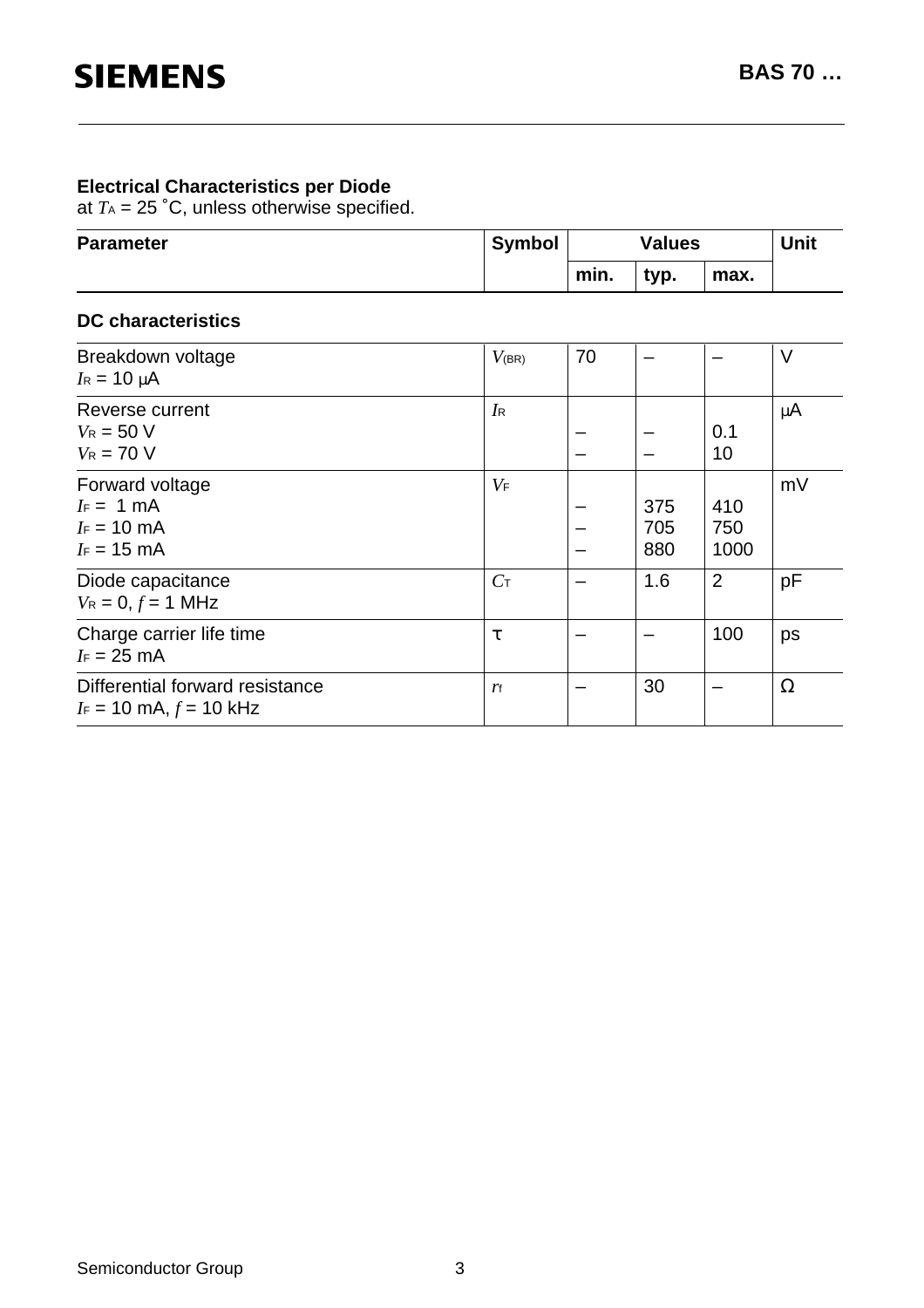

**Characteristics per Diode** at *T*j = 25 ˚C, unless otherwise specified.

**Reverse current**  $I_R = f(V_R)$ 



**Diode capacitance**  $C_T = f(V_R)$ *f*= 1 MHz



**Differential forward resistance**  $r_f = f(I_F)$ *f*= 10 kHz